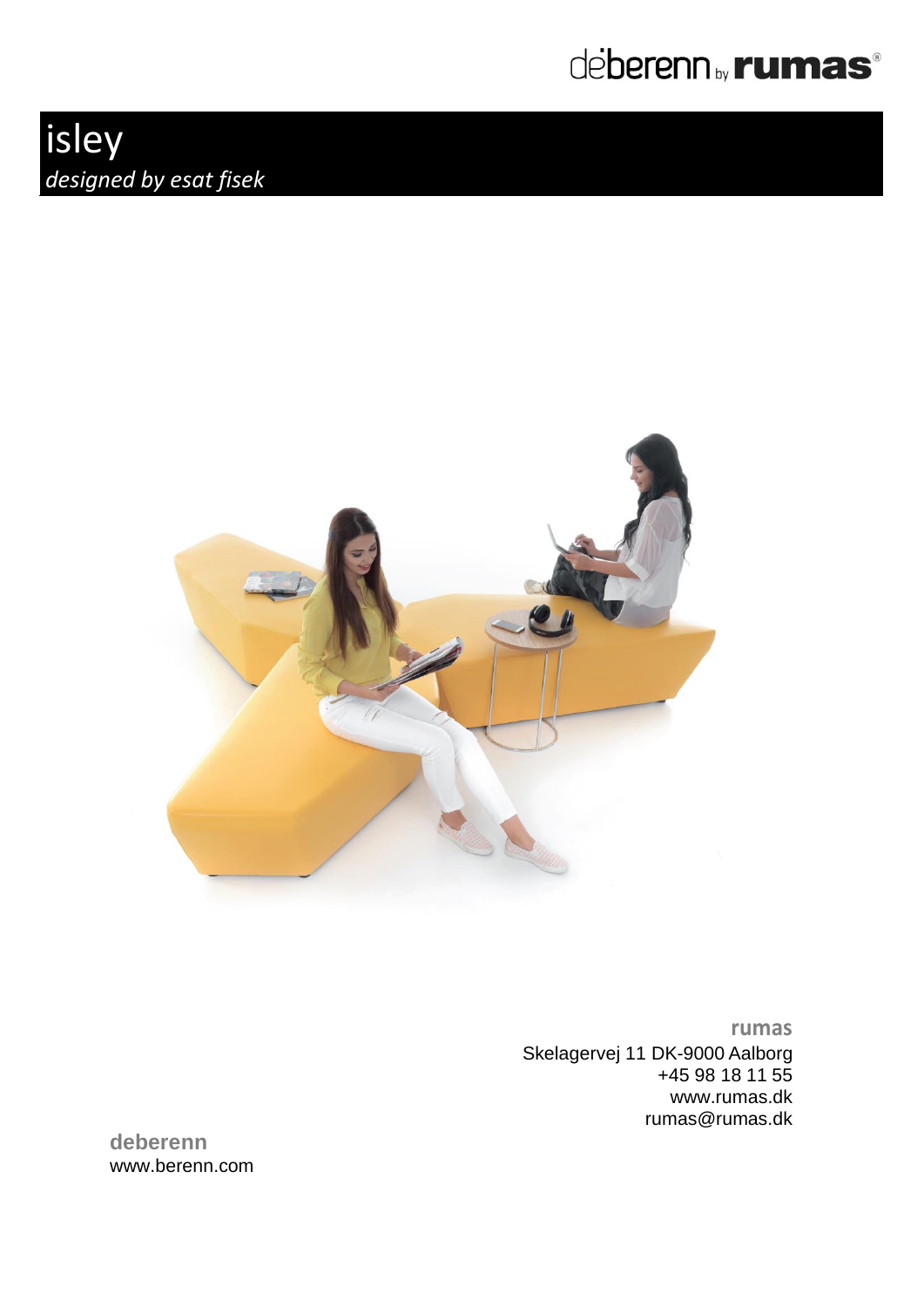## deberenn<sub>by</sub>rumas<sup>®</sup>

### isley *designed by esat fisek*

An isley at the lounge, even three islets, brought us the idea to call this robust design 'Isley'.

It can be used as free standing units or linked together. Single, double or triple combinations provide you significant seating area at the lounges.

Isley lounge presents a ready to fly, ready to welcome you at the lounge motto. Unique asymmetric shapes are nicely turned to symmetry when you multiply the units. Isley with its wide size and shape can be super fit with all lounges and shopping malls. With its pleasant and easy geometry, Isley merges with the rest of the architectural elements defining each space, making you want to fly.

- Carcass is made of 18 mm poplar plywood, 22.5 mm beech massive wood and 3 mm thin light medium-density fiberboard (MDF).
- CNC Router cuts poplar plywood into specific dimensioned shapes. Specific shapes are separated from wood while straight plywood and beech wood are cut into straight pieces. Shaped top and bottom plywood, straight plywood and beech wood are then glued, stapled and finally drilled together to provide a strong durable shell. The sides are all closed with 3 mm thin light MDF wood to form a smooth and durable surface.
- Seat is aligned with 10 cm 36 density soft foam while all sides are fitted with 2 cm 22 density grey foam creating a smooth resting surface. The carcass is then wrapped with synthetic fiber, to prevent sliding of fabric.
- In creation of upholstery, CNC Fabric Cutter cuts a measured amount of fabric into specific dimensions. All fabric connections are then sewn; single stitched, double stitched, and zippers attached via needle machines. All sewing and lock stitching are made with extreme care. Fabric is then carefully upholstered to our wooden carcass.
- Once upholstery is complete, bottom is closed with lining fabric to give the sofa a final clean look.
- Feet are then made with 4 castors and attached to the sofa